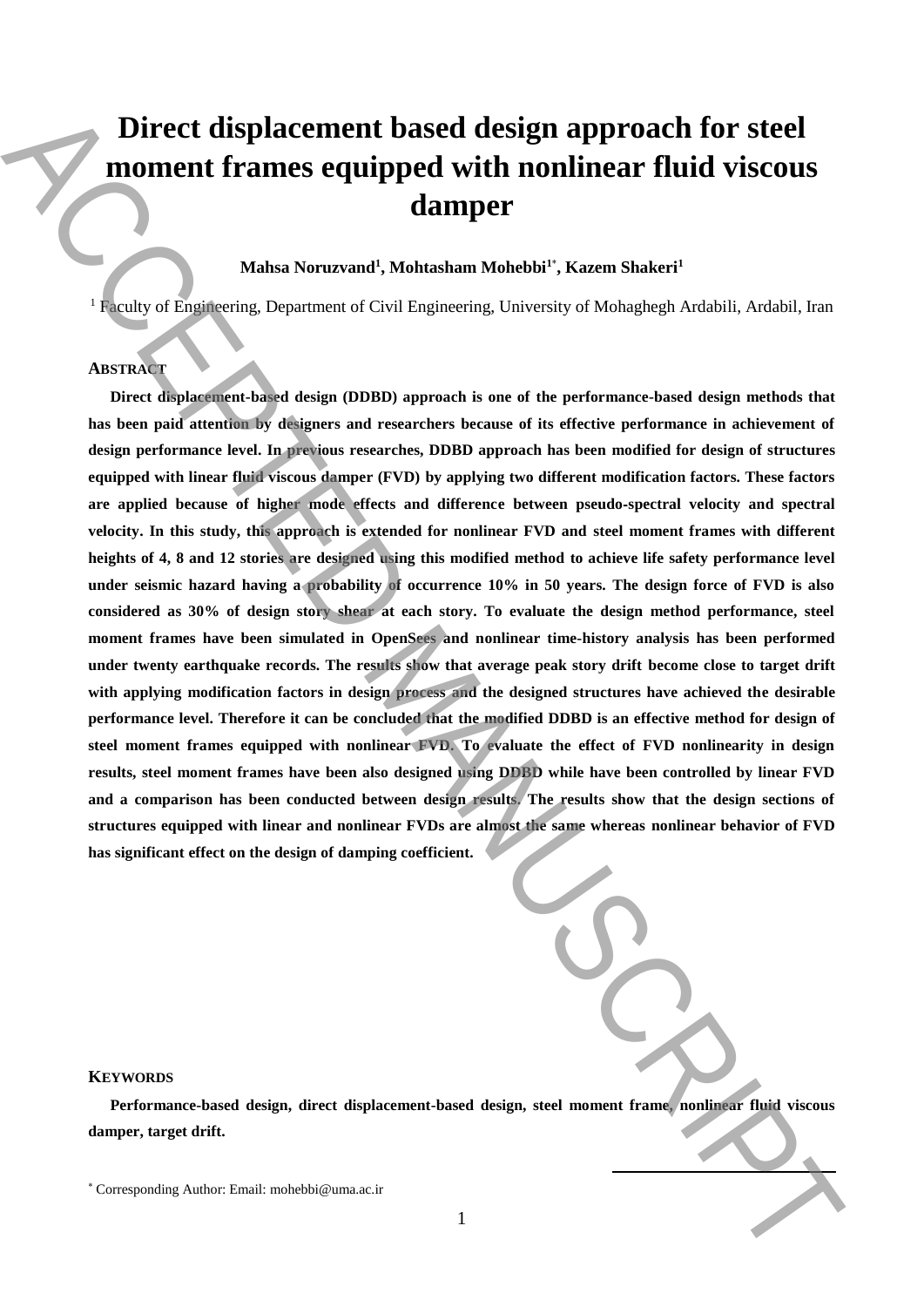#### **1. Introduction**

A well-designed structure should be capable to achieve the design performance level under the design earthquakes. The force-based design approach is not very successful in achieving this goal [1]. In the recent years, researchers and designers have been interested in using performance-based design approaches because of their effectiveness in the achievement of design objective.

DDBD is one of the most effective performance-based design approaches. This design approach was initially developed by Priestley [2] based on theory of substitute single degree of freedom (SDOF) system and the equivalent damping. Effectiveness of DDBD has been proven in design of different structures.

Fluid viscous damper (FVD) is an effective passive control system to protect structures against seismic loadings. DDBD has been also employed for the design of FVD. Kim and Choi [3] showed the effectiveness of DDBD in retrofitting the structures with FVD. Sullivan and Lago [4] designed a nine-story concrete frame controlled by FVD using DDBD approach and demonstrated that the designed structure can effectively meet desirable performance level. An optimizationbased approach for distributing FVDs in DDBD method has been also proposed by Moradpour and Dehestani [5]. Noruzvand et al. [6] proposed a modified procedure of DDBD for structures controlled by linear FVD by applying two different factors because of higher mode effects and difference between pseudo‐spectral velocity and spectral velocity. Nonlinear FVD has more superior performance than linear FVD against seismic loading, so this modified DDBD is extended for design of steel moment-resisting frames equipped with nonlinear FVD in this study. For comparison objectives, these frames have been also designed while their performances are controlled by linear FVD, too. **1.** Introduction observe density is equivalent in the signal of the signal projection of the signal projection of the signal projection of the signal projection of the signal projection of the signal projection of the si

#### **2. Direct displacement-based design**

DDBD was initially developed by Priestley [2] based on the theory of SDOF system that more detail about this design approach and its design steps can be found in Priestley et al. [7].

Sullivan and Lago [4] first implemented DDBD for design of new structures controlled by linear FVD. However, this method had leaded to an expensive overdesign [6]. To overcome this drawback, Noruzvand et al. [6] proposed a modified version of DDBD. They developed this approach for linear FVD that in this study, this design approach is extended for steel moment-resisting frames equipped with nonlinear FVD.

Sullivan [8] showed that if  $β$  is defined as proportion of the story shear resisted by linear FVD, damping  $\xi_{VD}$  due to FVD is determined as follow:

$$
\xi_{VD} = \frac{\beta}{2} \tag{1}
$$

the damping  $\xi_{VD}$  of nonlinear FVD can be also determined according to this approach as follows:

$$
\xi_{VD} = \frac{\lambda}{2} \beta \tag{2}
$$

It can be found that the constant  $\Gamma$  is applied on the damping ξ<sub>VD</sub> because of nonlinear behavior of FVD. This constant is determined as follow:

$$
\lambda = \frac{2^{2+\alpha} \Gamma^2 (1+\alpha/2)}{\pi \Gamma (2+\alpha)}\tag{3}
$$

where  $\Gamma$  is the gamma function and  $\alpha$  is a constant to simulate the nonlinear behavior of damper. As noted, Noruzvand et al. [6] modified the DDBD approach for structures equipped with linear FVD. They determined damping coefficient of FVD by applying two different constants of γ and η as follow:

$$
C_i = \frac{\gamma T_e F_{d,i}}{2\pi \eta_i \Delta_{d,i}}\tag{4}
$$

where  $F_{d,i}$  and  $\Delta_{d,i}$  are the force and displacement of FVD at  $i<sup>th</sup>$  floor, respectively;  $T_e$  is fundamental period of system;  $\gamma$  is ratio of pseudo-spectral velocity to spectral velocity; and the constant η represents higher mode effects. In this study, this approach is developed for nonlinear FVD. Therefore, the damping coefficient of nonlinear FVD is determined as follow:

$$
C_i = \frac{F_{d,i}(\gamma T_e)^{\alpha}}{(2\pi \eta_i \Delta_{d,i})^a}
$$
 (5)

# **3. Numerical example**

To validate effectiveness of the developed DDBD approach, three multi-story (4, 8 and 12 stories) steel moment frames are designed based on this design procedure. In this case study, design objective is defined to achieve life safety under a seismic hazard level with a probability of exceedence of 10% in 50 years. The seismic performance of designed frames has been evaluated under twenty earthquakes proposed in SAC